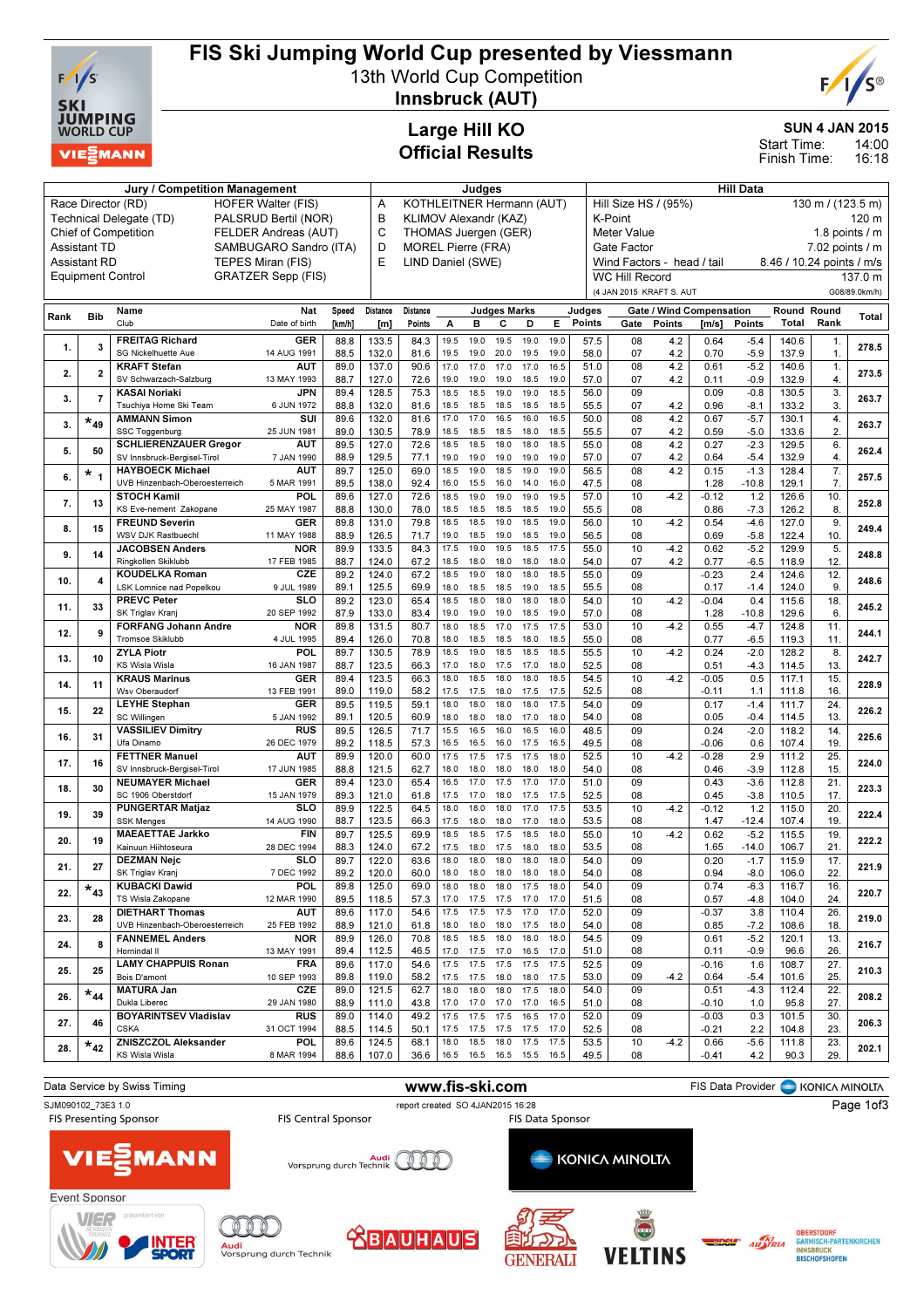

## FIS Ski Jumping World Cup presented by Viessmann

13th World Cup Competition



Innsbruck (AUT)

#### SUN 4 JAN 2015

14:00 16:18 Start Time: Finish Time:

Large Hill KO Official Results

| Rank | <b>Bib</b> | Name                                                     | Nat                | Speed  | Distance | Distance | <b>Judges Marks</b> |                     |                |      | Judges |               |      |        | Gate / Wind Compensation |               | <b>Round Round</b> | Total |       |
|------|------------|----------------------------------------------------------|--------------------|--------|----------|----------|---------------------|---------------------|----------------|------|--------|---------------|------|--------|--------------------------|---------------|--------------------|-------|-------|
|      |            | Club                                                     | Date of birth      | [km/h] | [m]      | Points   | A                   | в                   | C              | D    | E.     | <b>Points</b> | Gate | Points | $\mathsf{Im/s}$          | <b>Points</b> | <b>Total</b>       | Rank  |       |
|      |            | <b>DAMJAN Jernei</b>                                     | <b>SLO</b>         | 89.2   | 114.5    | 50.1     | 17.0                | 17.0                | 17.0           | 16.5 | 17.0   | 51.0          | 10   | $-4.2$ | $-0.62$                  | 6.4           | 103.3              | 28.   |       |
| 29.  | 34         | SSK Sam Ihan                                             | 28 MAY 1983        | 88.8   | 111.0    | 43.8     | 17.0                | 16.0                | 17.0           | 16.0 | 16.0   | 49.0          | 09   | $-4.2$ | $-0.27$                  | 2.8           | 91.4               | 28.   | 194.7 |
|      |            | <b>ASIKAINEN Lauri</b>                                   | <b>FIN</b>         | 88.9   | 112.5    | 46.5     | 17.0                | 17.5                | 17.5           | 16.5 | 16.5   | 51.0          | 09   |        | $-0.40$                  | 4.1           | 101.6              | 29.   |       |
| 30.  | 6          | Kuusamon Erae-Veikot                                     | 28 MAY 1989        | 88.8   | 105.0    | 33.0     | 16.0                | 16.5                | 16.5           | 16.0 | 16.0   | 48.5          | 09   | $-4.2$ | $-0.53$                  | 5.4           | 82.7               | 30.   | 184.3 |
|      |            |                                                          |                    |        |          |          |                     |                     |                |      |        |               |      |        |                          |               |                    |       |       |
|      |            | not qualified for final round                            |                    |        |          |          |                     |                     |                |      |        |               |      |        |                          |               |                    |       |       |
|      |            | <b>POPPINGER Manuel</b>                                  | <b>AUT</b>         | 89.5   | 124.5    | 68.1     | 18.0                | 18.0                | 18.0           | 17.5 | 18.0   | 54.0          | 10   | $-4.2$ | 0.83                     | $-7.0$        | 110.9              | 31.   |       |
| 31.  | 40         | SV Innsbruck-Bergisel-Tirol                              | 19 MAY 1989        |        |          |          |                     |                     |                |      |        |               |      |        |                          |               |                    |       | 110.9 |
| 32.  | 20         | <b>BARDAL Anders</b>                                     | <b>NOR</b>         | 89.8   | 115.5    | 51.9     | 17.0                | 16.5                | 17.0           | 16.5 | 17.0   | 50.5          | 09   |        | $-0.80$                  | 8.2           | 110.6              | 32.   | 110.6 |
|      |            | Steinkjer Skiklubb                                       | 24 AUG 1982        |        |          |          |                     |                     |                |      |        |               |      |        |                          |               |                    |       |       |
| 33.  | 12         | <b>DESCHWANDEN Greaor</b>                                | SUI                | 89.4   | 119.5    | 59.1     | 18.0                | 17.5                | 17.5           | 17.0 | 17.5   | 52.5          | 10   | $-4.2$ | $-0.23$                  | 2.4           | 109.8              | 33.   | 109.8 |
|      |            | Horw                                                     | 27 FEB 1991        |        |          |          |                     |                     |                |      |        |               |      |        |                          |               |                    |       |       |
| 34.  | 41         | <b>ITO Daiki</b>                                         | <b>JPN</b>         | 90.1   | 120.0    | 60.0     | 17.5                | 17.5                | 17.5           | 16.5 | 18.0   | 52.5          | 10   | $-4.2$ | $-0.03$                  | 0.3           | 108.6              | 34.   | 108.6 |
|      |            | Megmilk Snow Brand Ski Team                              | 27 DEC 1985        |        |          |          |                     |                     |                |      |        |               |      |        |                          |               |                    |       |       |
| 35.  | 38         | <b>WENIG Daniel</b>                                      | <b>GER</b>         | 89.8   | 117.5    | 55.5     | 17.0                | 17.0                | 17.5           | 17.0 | 17.0   | 51.0          | 10   | $-4.2$ | $-0.46$                  | 4.7           | 107.0              | 35.   | 107.0 |
|      |            | SK Berchtesgaden                                         | 12 AUG 1991        |        |          |          |                     |                     |                |      |        |               |      |        |                          |               |                    |       |       |
| 36.  | 26         | <b>KRANJEC Robert</b>                                    | <b>SLO</b>         | 88.7   | 116.0    | 52.8     |                     | 17.5 17.5 17.5 17.5 |                |      | 17.0   | 52.5          | 09   |        | $-0.16$                  | 1.6           | 106.9              | 36.   | 106.9 |
|      |            | SK Triglav Kranj                                         | 16 JUL 1981        |        |          |          |                     |                     |                |      |        |               |      |        |                          |               |                    |       |       |
| 37.  | 48         | <b>FAIRALL Nicholas</b>                                  | USA                | 89.1   | 119.0    | 58.2     |                     | 17.5 17.5 17.5 17.0 |                |      | 17.0   | 52.0          | 09   |        | 0.50                     | $-4.2$        | 106.0              | 37.   | 106.0 |
|      |            | Andover Outing Club                                      | 6 JUL 1989         |        |          |          |                     |                     |                |      |        |               |      |        |                          |               |                    |       |       |
| 38.  | 35         | <b>SJOEEN Phillip</b>                                    | <b>NOR</b>         | 90.2   | 120.0    | 60.0     | 18.0                | 17.5 18.0           |                | 17.0 | 18.0   | 53.5          | 10   | $-4.2$ | 0.46                     | $-3.9$        | 105.4              | 38.   | 105.4 |
|      |            | Bekkelaget Sk                                            | 24 DEC 1995        |        |          |          |                     |                     |                |      |        |               |      |        |                          |               |                    |       |       |
| 39.  | 24         | <b>SAKUYAMA Kento</b>                                    | <b>JPN</b>         | 89.1   | 116.5    | 53.7     | 17.5                |                     | 17.5 17.5 17.5 |      | 17.5   | 52.5          | 09   |        | 0.24                     | $-2.0$        | 104.2              | 39.   | 104.2 |
|      |            | Kitano Construction Corp.Ski Team                        | 3 JUL 1990         |        |          |          |                     |                     |                |      |        |               |      |        |                          |               |                    |       |       |
| 40.  | 29         | <b>HAZETDINOV Ilmir</b>                                  | <b>RUS</b>         | 89.2   | 116.5    | 53.7     | 17.5                | 17.0                | 17.0           | 17.5 | 17.0   | 51.5          | 09   |        | 0.16                     | $-1.4$        | 103.8              | 40.   | 103.8 |
|      |            | <b>CSKA</b>                                              | 28 OCT 1991        |        |          |          |                     |                     |                |      |        |               |      |        |                          |               |                    |       |       |
| 41.  | 21         | <b>KOBAYASHI Junshiro</b><br>Megmilk Snow Brand Ski Team | JPN<br>11 JUN 1991 | 88.8   | 117.5    | 55.5     | 17.5                | 17.5                | 17.5           | 16.5 | 17.0   | 52.0          | 09   |        | 0.53                     | $-4.5$        | 103.0              | 41.   | 103.0 |
|      |            | <b>KOIVURANTA Anssi</b>                                  | <b>FIN</b>         | 89.7   | 115.5    | 51.9     | 16.5                | 16.5                | 17.0           | 16.5 | 17.0   | 50.0          | 09   |        | 0.15                     | $-1.3$        | 100.6              | 42.   |       |
| 42.  | 47         | Kuusamon Erä-Veikot                                      | 3 JUL 1988         |        |          |          |                     |                     |                |      |        |               |      |        |                          |               |                    |       | 100.6 |
|      |            | <b>KOFLER Andreas</b>                                    | <b>AUT</b>         | 89.8   | 110.0    | 42.0     | 17.0                | 17.0                | 17.0           | 16.5 | 17.0   | 51.0          | 09   |        | $-0.57$                  | 5.8           | 98.8               | 43.   |       |
| 43.  | 23         | SV Innsbruck-Bergisel-Tirol                              | 17 MAY 1984        |        |          |          |                     |                     |                |      |        |               |      |        |                          |               |                    |       | 98.8  |
|      |            | <b>VELTA Rune</b>                                        | <b>NOR</b>         | 88.8   | 112.0    | 45.6     | 17.0                | 17.5                | 17.0           | 16.5 | 17.0   | 51.0          | 09   |        | $-0.17$                  | 1.7           | 98.3               | 44.   |       |
| 44.  | 5          | Lommedalen II                                            | 19 JUL 1989        |        |          |          |                     |                     |                |      |        |               |      |        |                          |               |                    |       | 98.3  |
|      |            | <b>JUSTIN Rok</b>                                        | <b>SLO</b>         | 89.9   | 113.0    | 47.4     |                     | 17.5 17.5 17.5 17.0 |                |      | 17.0   | 52.0          | 10   | $-4.2$ | $-0.15$                  | 1.5           | 96.7               | 45.   |       |
| 45.  | 32         | SSD Stol Zirovnica                                       | 6 APR 1993         |        |          |          |                     |                     |                |      |        |               |      |        |                          |               |                    |       | 96.7  |
|      |            | <b>JANDA Jakub</b>                                       | CZE                | 89.5   | 111.5    | 44.7     | 17.0                | 17.5 17.0 17.0      |                |      | 17.0   | 51.0          | 10   | $-4.2$ | $-0.47$                  | 4.8           | 96.3               | 46.   |       |
| 46.  | 18         | Dukla Liberec                                            | 27 APR 1978        |        |          |          |                     |                     |                |      |        |               |      |        |                          |               |                    |       | 96.3  |
|      |            | <b>TANDE Daniel-Andre</b>                                | <b>NOR</b>         | 90.1   | 115.0    | 51.0     |                     | 17.5 17.5 17.0      |                | 16.0 | 17.0   | 51.5          | 10   | $-4.2$ | 0.33                     | $-2.8$        | 95.5               | 47.   |       |
| 47.  | 36         | Kongsberg If                                             | 24 JAN 1994        |        |          |          |                     |                     |                |      |        |               |      |        |                          |               |                    |       | 95.5  |
|      | 37         | <b>ZOGRAFSKI Vladimir</b>                                | <b>BUL</b>         | 89.2   | 113.0    | 47.4     | 17.0                | 17.5 16.5           |                | 16.5 | 16.5   | 50.0          | 10   | $-4.2$ | 0.00                     | 0.0           | 93.2               | 48.   | 93.2  |
| 48.  |            | <b>NSA</b>                                               | 14 JUL 1993        |        |          |          |                     |                     |                |      |        |               |      |        |                          |               |                    |       |       |
| 49.  | 17         | <b>NIEMI Sami</b>                                        | FIN                | 89.6   | 107.0    | 36.6     | 16.0                | 16.5                | 16.5           | 15.5 | 16.0   | 48.5          | 10   | $-4.2$ | $-0.69$                  | 7.1           | 88.0               | 49.   | 88.0  |
|      |            | Ounasvaaran Hiihtoseura                                  | 16 FEB 1991        |        |          |          |                     |                     |                |      |        |               |      |        |                          |               |                    |       |       |
| 50.  | 45         | <b>AIGNER Clemens</b>                                    | <b>AUT</b>         | 88.8   | 104.5    | 32.1     | 16.0                | 16.5                | 16.0           | 16.5 | 16.0   | 48.5          | 09   |        | $-0.43$                  | 4.4           | 85.0               | 50.   | 85.0  |
|      |            | SV Innsbruck-Bergisel-Tirol                              | 2 FEB 1993         |        |          |          |                     |                     |                |      |        |               |      |        |                          |               |                    |       |       |